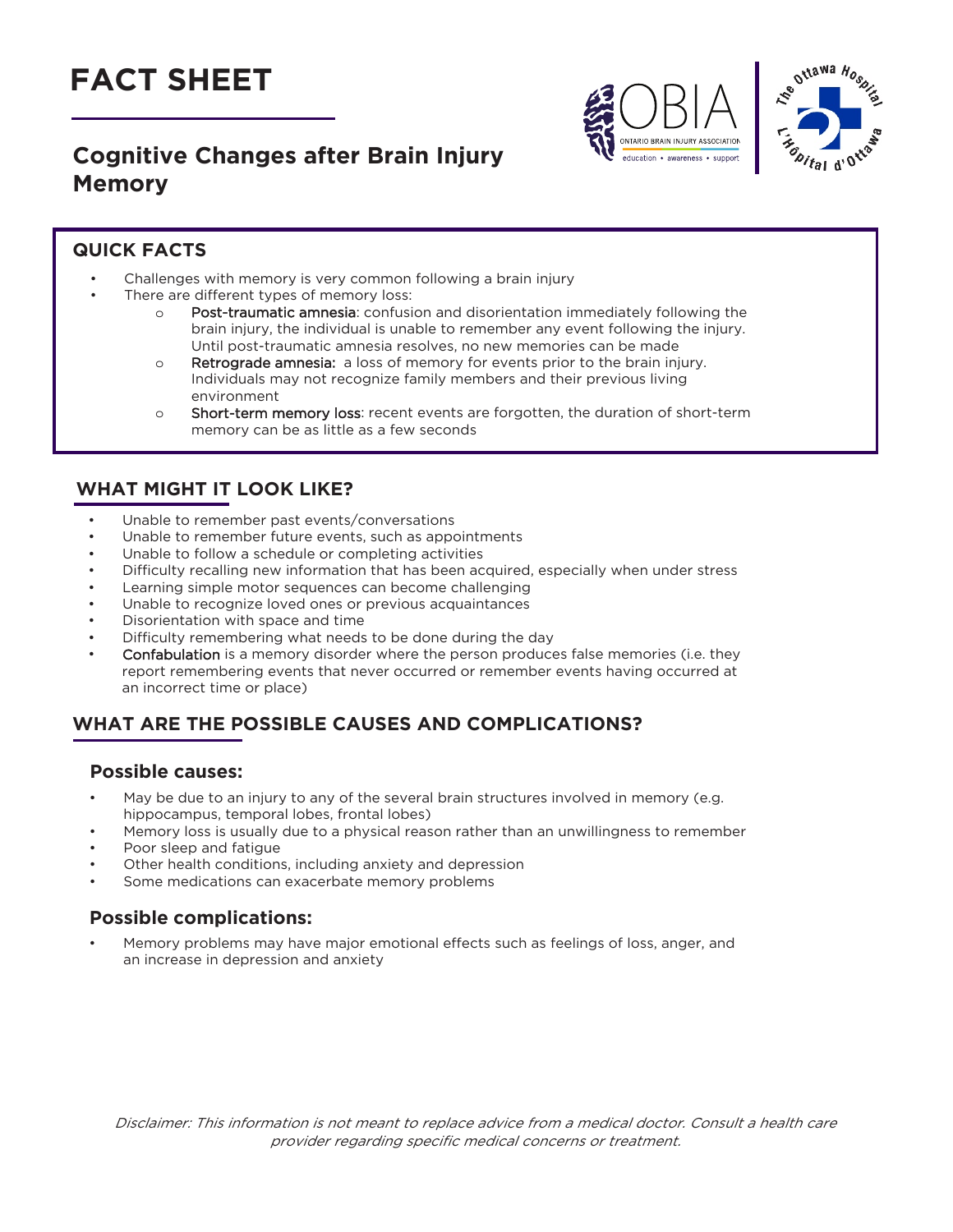# **FACT SHEET CONTINUED.**





# **Cognitive Changes after Brain Injury Memory**

## **WHAT CAN WE DO?**

- Adapt the environment so the individual relies on memory less
	- o Keep notepads available, label cupboards and doors
		- o Make detailed notes of important information in one place
- Encourage the individual to use memory aids
	- o Use reminders (e.g. alarms on phone, agenda/calendar/ to-do list, checklists,
		- take photos of important information)
	- o Make a daily log of things they do each day (e.g. memory book)
	- Establish a consistent routine
- Repeat/rehearse, paraphrase, and visualize important information
- Therapeutic programs of stimuli such as photographs, anecdotes and artifacts may help restore some memory and may be calming for the individual
- Use verbal and written cuing
- Support the individual as they deal with the emotional effects of memory loss by:
	- o Encouraging them to share their feelings
	- o Finding individuals who understand what they are going through (e.g. OBIA's Peer Support Program)
	- o Helping them to participate in activities they enjoy such as listening to music